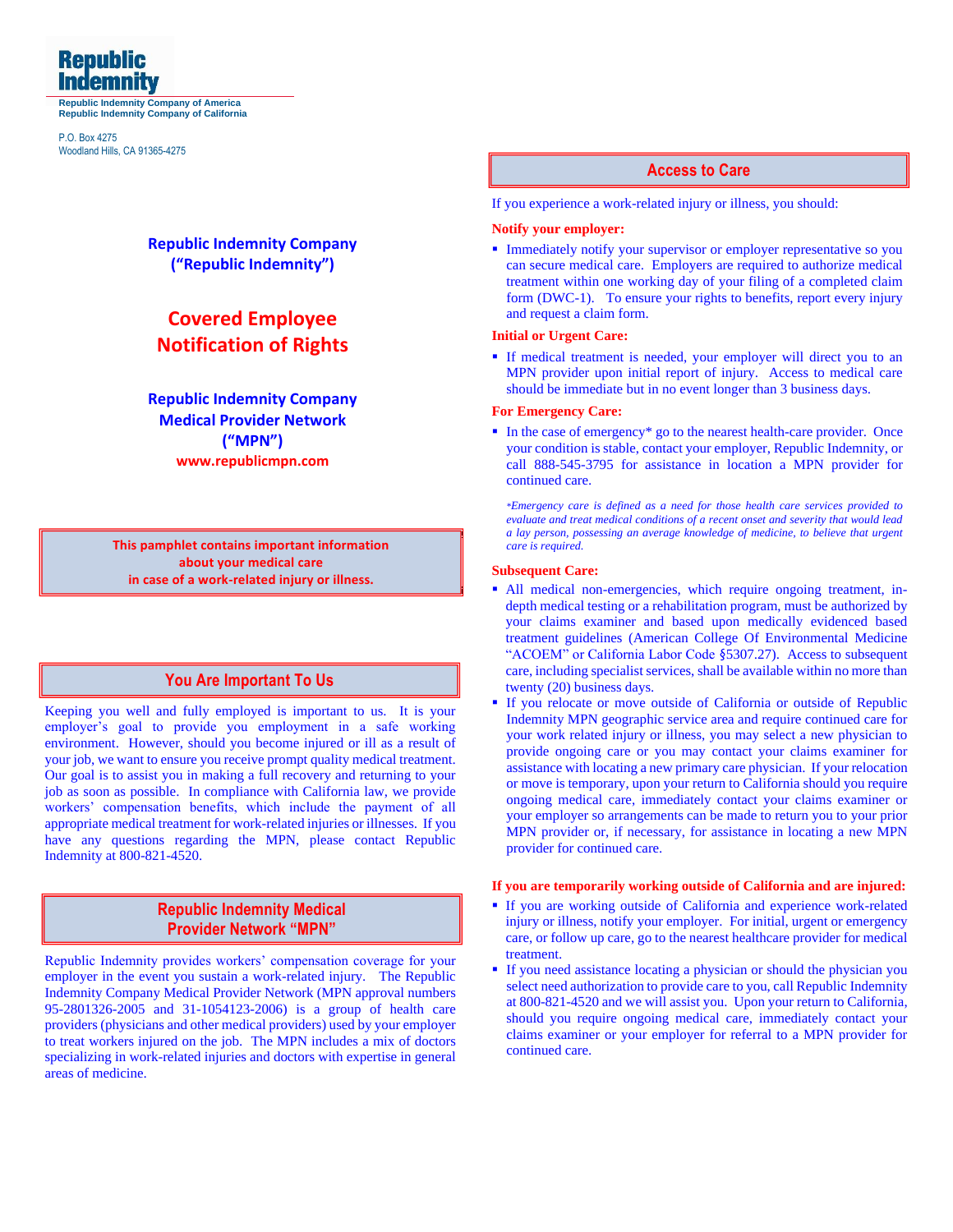### **How to Choose a Physician within the MPN How to Choose a Physician within the MPN**

The MPN has providers for the entire state of California. The MPN must give you a regional list of providers that includes at least 3 physicians in each specialty commonly used to treat work related injuries or illnesses in your industry. The MPN must provide access to primary physicians within 15 miles and specialists within 30 miles.

To locate a participating provider or obtain a regional listing:

#### **Provider Directories:**

- On-line Directories if you have internet access, you may obtain a regional directory or locate a participating provider near you or by visiting [www.republicmpn.com](http://www.republicmpn.com/) and clicking on the tab to search for providers by address, name, or region. A copy of the complete provider listing is also available in writing upon request.
- **If you do not have internet access, you may request assistance locating** an MPN provider or obtaining an appointment by calling 888-545-3795.
- Promptly contact your claims examiner to notify us of any appointment you schedule with an MPN Provider.

#### **Choosing a Physician (for all initial and subsequent care):**

- Your employer will direct you to an MPN provider upon initial report of injury. You have the right to be treated by a physician of your choice within the MPN *after your initial visit.*
- **If you wish to change your MPN physician after your initial visit, you** may do so by:
	- Accessing the on-line provider directories (see above)
	- Call the toll free number to locate an MPN provider: 888-545-3795.
- If you select a new physician, immediately contact your claims examiner and provide him or her with the name, address and phone number of the physician you have selected. You should also provide the date and time of your initial evaluation.
- If it is medically necessary for your treatment to be referred to a specialist, your MPN physician can make the appropriate referral within the network or you may select a specialist of your choice within the MPN.
- **•** If a type of specialist is needed, or recommended by your MPN physician, but is not available to you within the network, you will be allowed to treat with a specialist outside of the network. Your claims examiner can assist you to identify the appropriate specialists if requested. Once you have identified the appropriate specialist outside of the network, schedule an appointment and notify your primary care physician and claims examiner of the appointment date and time. Your MPN physician, who is your primary care physician, will continue to direct all of your medical treatment needs.
- **•** If the MPN cannot provide access to a primary treating physician within 15 miles of your workplace or residence, the MPN may allow you to seek treatment outside of the MPN. Please contact your claims examiner for assistance.

### **Second and Third Opinions Second and Third Opinions**

#### **Second Opinion:**

- If you disagree with either the diagnosis or the treatment prescribed by your MPN physician, you may obtain a second opinion within the MPN. During this process you are required to continue your treatment with an MPN physician of your choice. In order to obtain a second opinion you and the MPN share responsibilities:
	- **Inform your claims examiner of your dispute regarding your treating** physician's opinion either orally or in writing.
	- You are to select a physician or specialist from regional list of available MPN providers, which will be provided to you by your claims examiner upon notification of your request for a second opinion.
- You are to make an appointment within 60 days.
- You are to inform your claims examiner of the appointment date and time.
- You may waive your right to a second opinion if you do not make an appointment within 60 days from receipt of the list.
- You have the right to request a copy of the medical records sent to the second opinion physicians.
- If the second opinion doctor feels that your injury is outside of the type of injury he or she normally treats, the doctor's office will notify you and your employer or insurer. You will get another list of MPN doctors or specialist so you can make another selection.

#### **Third Opinion:**

- If you disagree with either the diagnosis or the treatment prescribed by the second opinion physician, you may obtain a third opinion within the MPN. During this process you are required to continue your treatment with a MPN physician of your choice. In order to obtain a third opinion you and the MPN share responsibilities:
- **•** Inform your claims examiner of your dispute regarding your treating physician's opinion either orally or in writing.
- You are to select a physician or specialist from the list of available MPN providers previously provided or you may request a new regional area list.
- You are to make an appointment within 60 days.
- You are to inform your claims examiner of the appointment date and time.
- You may waive your right to a third opinion if you do not make an appointment within 60 days from receipt of the list.
- You have the right to request a copy of the medical records sent to the third opinion physician.
- If the third opinion doctor feels that your injury is outside of the type of injury he or she normally treats, the doctor's office will notify you and your employer or insurer. You will get another list of MPN doctors or specialists so you can make another selection.
- At the time of selection of the physician for a third opinion, your claims examiner will notify you about the Independent Medical Review process and provide you with an application for the Independent Medical Review process (see below).

# **Independent Medical Review (IMR) Independent Medical Review (IMR)**

If you disagree with the diagnosis service, diagnosis or treatment prescribed by the third opinion physician, you may request an Independent Medical Review (IMR).

An IMR is performed by a physician selected for you by the Administrative Director (AD) with the Division of Workers' Compensation Medical Unit of the State of California. To request an IMR you will be required to complete and file Independent Medical Review Application form with the AD. The AD will select an IMR who has the appropriate specialty necessary to evaluate your dispute. The AD will send you written notification of the name, address and phone number of the IMR.

You may choose to be seen by the IMR in person or you may request that the IMR only review your medical records. Whichever you choose, you will be required to contact the IMR for an appointment or to arrange for a medical record review. Your IMR should see you within 30 days from your request for an appointment. The IMR will send his/her report to the AD for review and a determination will be made regarding the dispute.

You may waive your right to the IMR process if you do not schedule an appointment within 60 calendar days from receiving the name of the IMR from the AD.